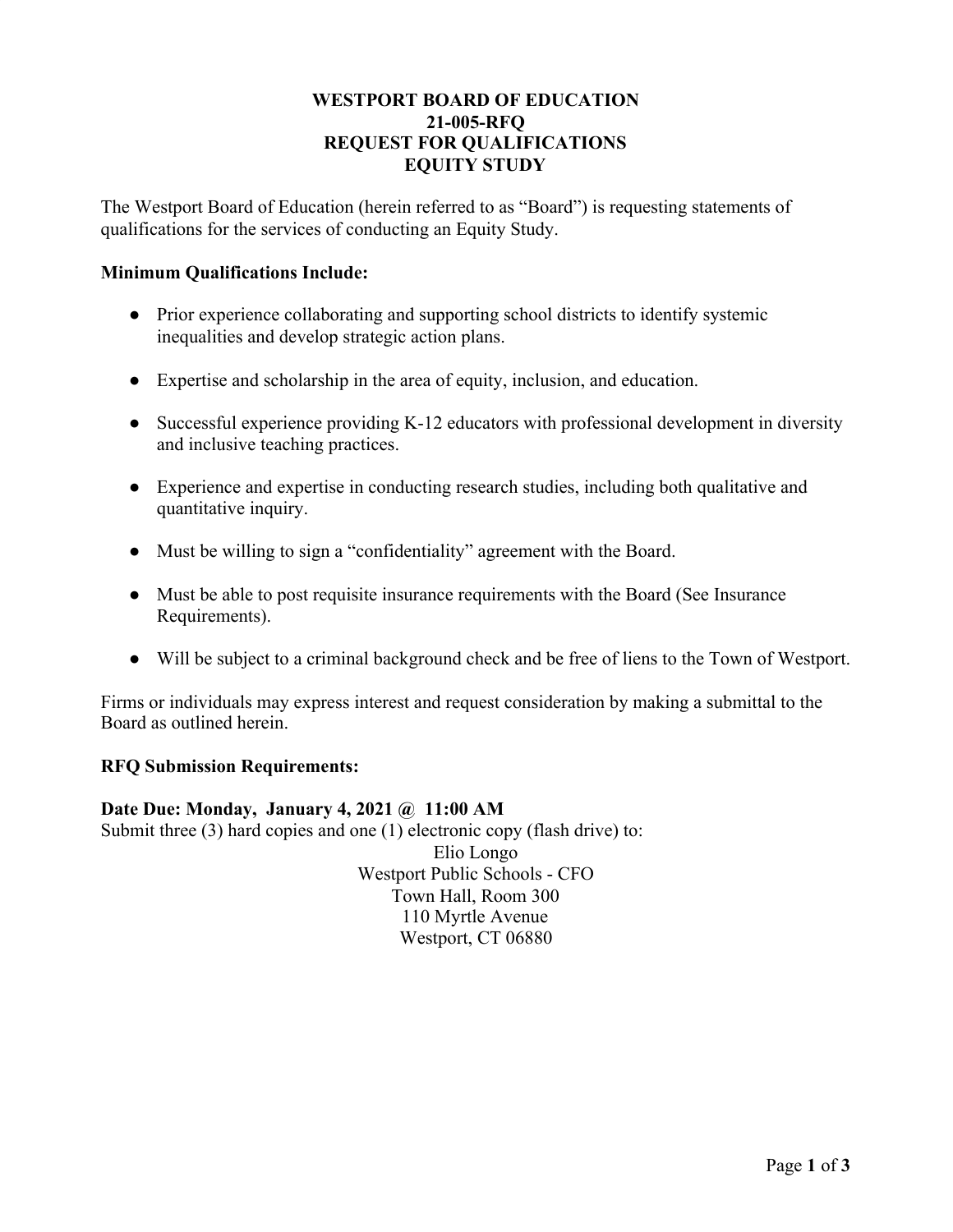- Submittals should be clearly marked with 21-005-RFQ Equity Study
- All responses must indicate the name of the Respondent and be signed by an officer or employee authorized to transact business on behalf of the Respondent.
- Submittals received after the stated date and time will not be considered.
- The Board will not allow the submission of any additional written information after the RFQ deadline.
- The Board reserves the right to waive any and all defects and informality in any response, to reject any or all responses for whatever reason and to accept that response deemed to be in the best interest of the Board.
- Further, the Board reserves the right to reject any response if the evidence submitted by or investigation of the Respondent fails to satisfy the Board that the Respondent is properly qualified to perform the services.

# **Proposals Submissions:**

Proposal submitted must include the following:

- A brief business history of the organization including staff experience, resumes (of those who would be involved) and accomplishments as they pertain to conducting an equity study for the district.
- Describe the experience the organization or individual has in the providing K-12 teachers professional development in the areas of equity, inclusion and diversity.
- At least three (3) references complete with name, address, phone number, and e-mail address for which the organization has provided and performed services aligned with those outlined in the qualifications section of this document.
- Identify individual(s) who would have primary responsibility for the Board's business.

# **Selection Criteria:**

It is the intent of the Board to conduct a fair and comprehensive evaluation of all responses. The contract, if awarded, will be to the Respondent whose proposal is the most advantageous to the Board. All responses will be evaluated based on the following criteria:

- Demonstrated long term success and experience in providing equity and inclusion support to school districts.
- Experience and knowledge designing and conducting research.
- Experience and success in providing K-12 educators professional development in the areas of equity, inclusion and diversity.